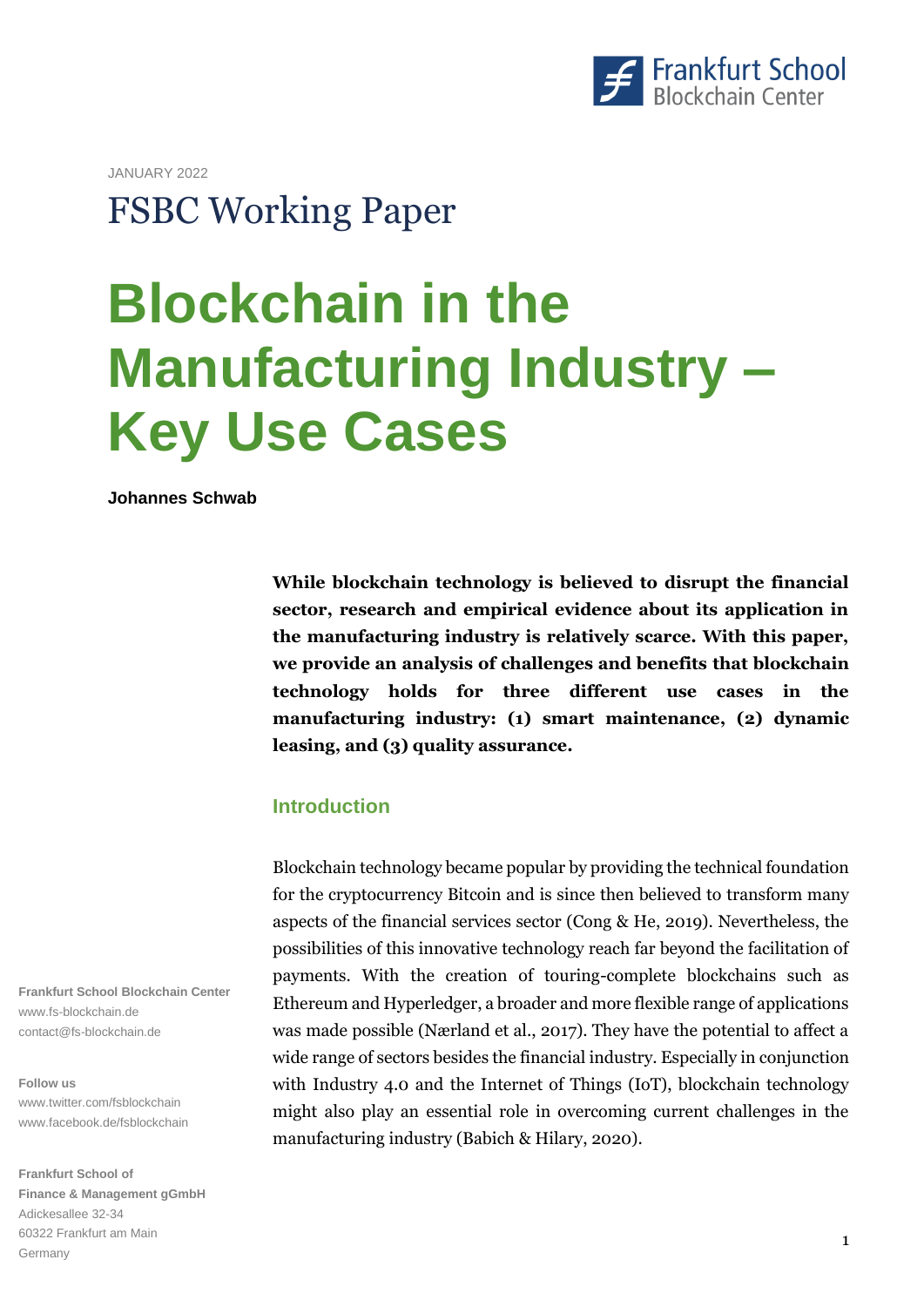With a 30% compound annual growth rate, the Boston Consulting Group expects the industrial IoT (IIoT) segment to be one of the fastest growing in the IoT market (Lorenz et al., 2019). Smart factories making use of IoT will allow for a higher degree of automation, lower costs, and enhanced efficiency (Kusiak, 2017). As hard- and software required to establish inter-machine connectivity tend to get more efficient and affordable (Almada-Lobo, 2016) also small and medium-sized companies can benefit from this innovation, leading to a widespread implementation of smart manufacturing solutions throughout the manufacturing industry.

However, these innovations also entail myriad of challenges that have to be addressed from a conceptual and technological perspective. Machine-tomachine communication in smart factories enabled by IoT raises concerns about data integrity, privacy, and data management (Whitmore et al., 2014). Equipped with innovative features, blockchain technology has the potential to serve as a backbone framework for the IIoT, providing data integrity, security, and transparency without involving a trusted third party (Lao e al., 2020).

## **Smart factories and the IoT**

**The IoT.** Combining the concepts and technologies inherent in Industry 4.0, the picture of a smart factory is drawn. This vision depicts a fully autonomous factory where machines communicate with each other and make decisions in the absence of human interaction based on data received from various sensors. One of the leading technologies believed to enable smart factories is the IoT. With the rise of IoT, borders between the physical world and the internet will vanish (Ng & Wakenshaw, 2017). With relatively inexpensive technologies such as radio-frequency identification (RFID) tags, physical objects can be uniquely identified in a virtual system and real-time statements about their status, location, and other properties can be made (Ng & Wakenshaw, 2017). Known as the IIoT, this concept is expected to have a major impact on the manufacturing industry. However, certain crucial challenges arise with the implementation of this concept.

**Privacy and security.** To connect machines and other objects, a tremendous amount of data is collected from all kinds of sensors and other measuring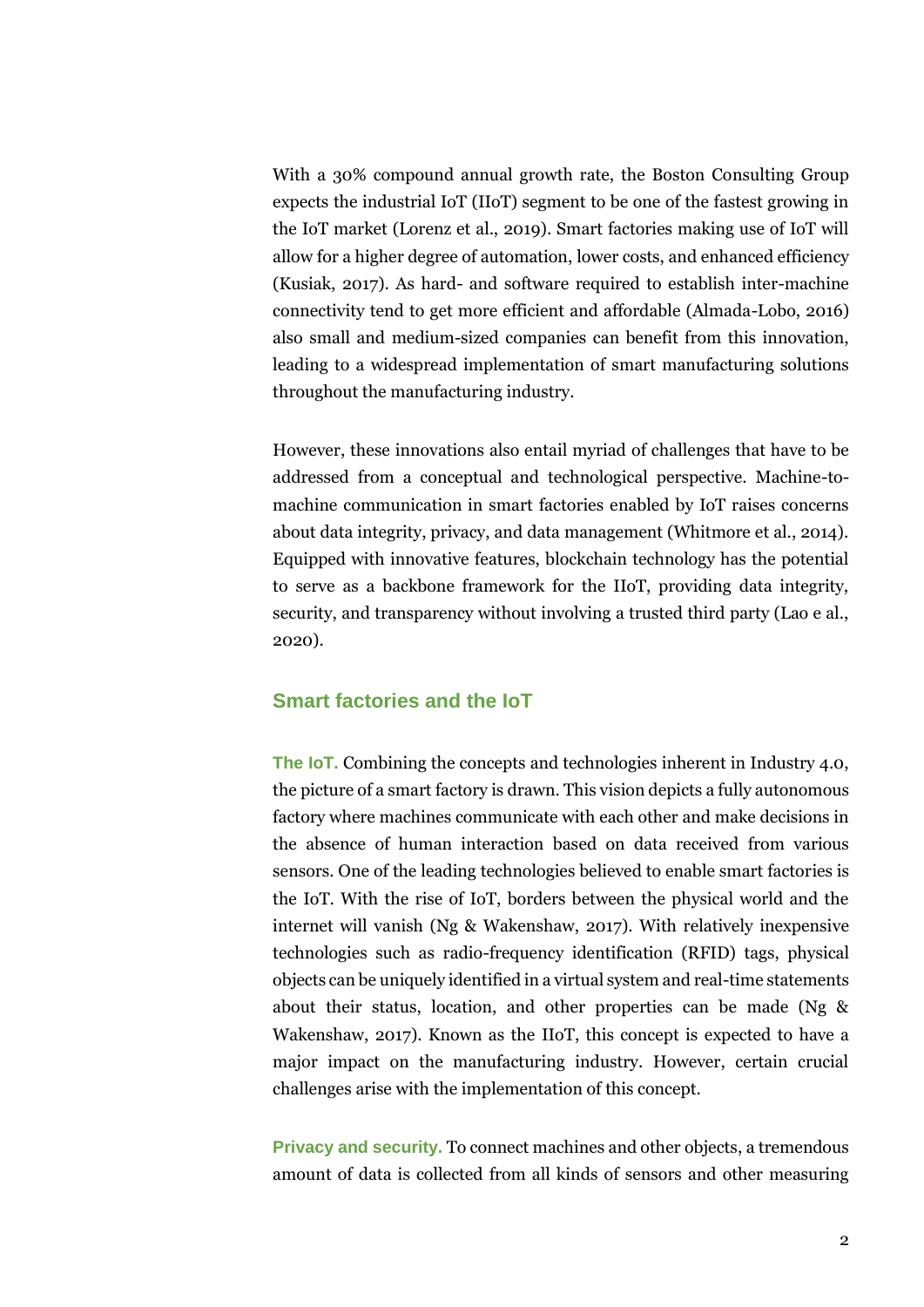devices. This data reveals very critical and intimate insights into the business and production processes of a company and must be treated with the utmost confidentiality. Therefore, crucial privacy and security issues arise (Whitmore et al., 2014). Considering machines and other devices base their autonomous decisions on this information suggests the distorting impact forged data could have.

**Interoperability.** A further hurdle arising on the path towards broad IoT adoption is the interoperability of different IoT devices and IT systems within a company or a consortium of partner companies. Different standards across companies and devices might obstruct efficient communication and data exchange (Zhao et al., 2019).

## **Smart Maintenance**

Effective maintenance of machines has an important effect on a firm's performance and is therefore a crucial managerial challenge as stated by de Jonge and Scarf (2020). They also find that firms increasingly recognize the benefits of planning maintenance measures proactively instead of just reacting to occurred incidents. Nevertheless, many companies still leave the potential of machine data unused (Bokrantz et al., 2020) and therefore also lack automation in maintenance processes. According to Bokrantz et al. (2020), one of the main features of so-called smart maintenance is datadriven decision-making. With the availability of IIoT, this can be made possible based on data provided by smart machines. Sensors and other measurement technologies integrated into the equipment could, for instance, track erosion and the status of specific parts and inform the machine operator in real-time about their insight.

Data about the degree of utilization of machinery, past incidents as well as conducted maintenance can be saved in a digital logbook (Aleshi et al., 2019). Sharing this logbook could help the manufacturer or an external mechanic to get a better overview of the state of the machine and to react faster and more targeted in case of an outage. It becomes obvious that the success of smart maintenance heavily depends on data-driven decision-making. Therefore, great attention has to be paid to how data is collected, processed, stored, and distributed over a network of participants. Blockchain as the underlying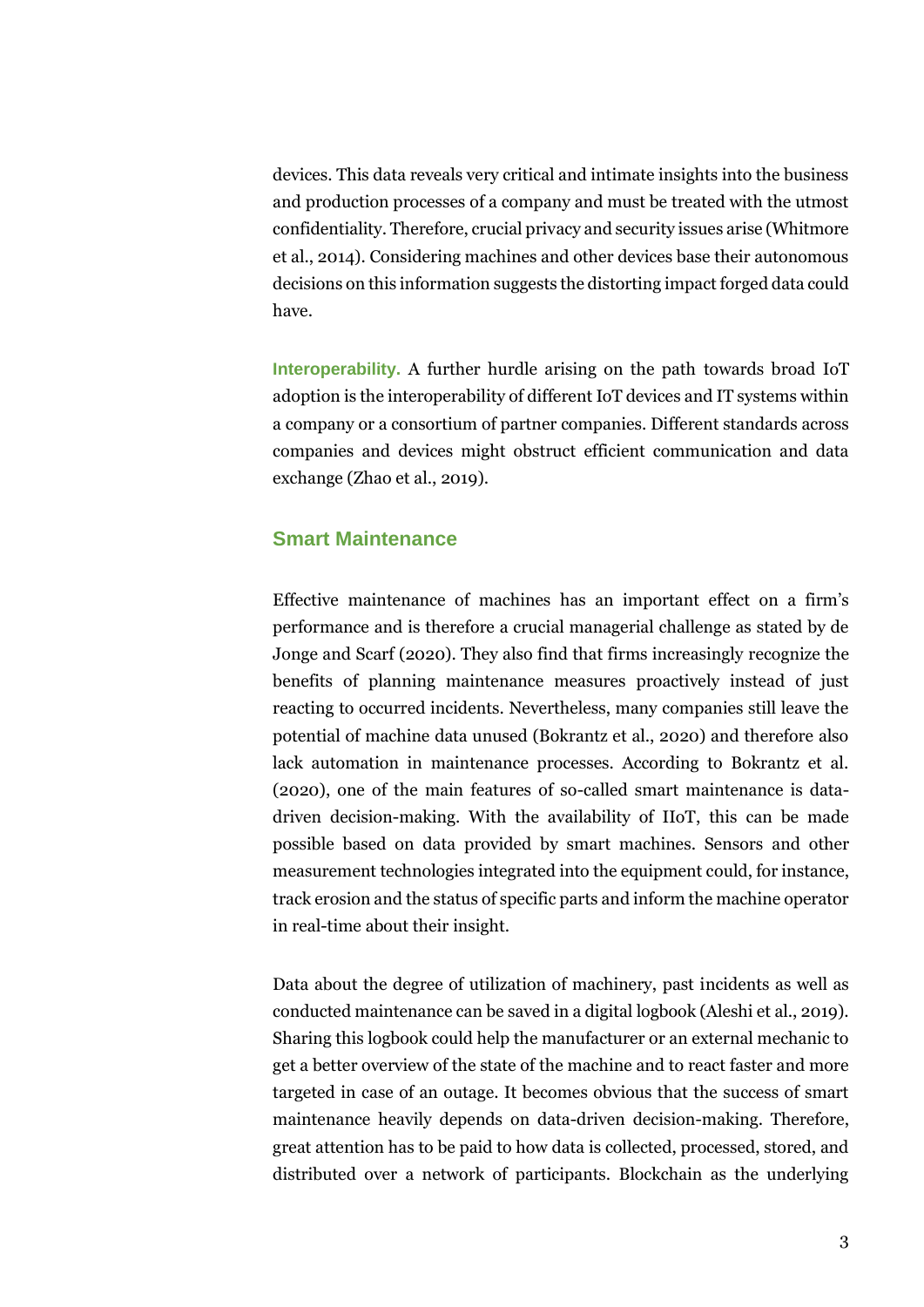technology of the use cases is especially interesting due to the advantages it provides over centralized systems when implemented in intercompany transactions.

**Security.** Current IoT devices and applications are prone to data getting changed, forged, or otherwise misused by cyber attackers (Zhao et al., 2019). In the case of a blockchain, however, the data and therefore also the created maintenance log are by design stored immutably, meaning they can hardly be changed once validated and stored on the chain (Zhang et al., 2019). Furthermore, as data is distributed for verification and storage between the participants every full node holds an identical copy of the blockchain and can transparently stay informed about the current state of the machine (Cong & He, 2019). In contrast to a centralized platform where data is stored with a single entity, a blockchain system stores data at every node. Thus, if cybercriminals or even the machine operator him-/herself tries to forge data, it would not be enough to simply attack one entity. Another important component of security is identity management which is especially crucial in the IoT to distinguish different devices (Whitmore et al., 2014). Only if machines and other devices in a network can be identified uniquely, they can be associated with their actions such as machine-to-machine payments. This is also crucial to allow the assignment of rights to certain machines. Blockchain provides this kind of identification functions allowing to uniquely identify nodes in the network and the respective transactions they were involved in without a central server (Lao et al., 2020). As stated by Babich and Hilary (2020, p. 9):

Blockchain has the potential to provide a decentralized identity management with strong security features.

> **Trust/Automation.** According to Pereira et al. (2019), the security features of blockchain combined with a robust consensus mechanism could contribute to shifting trust from third parties to executable code. This executable code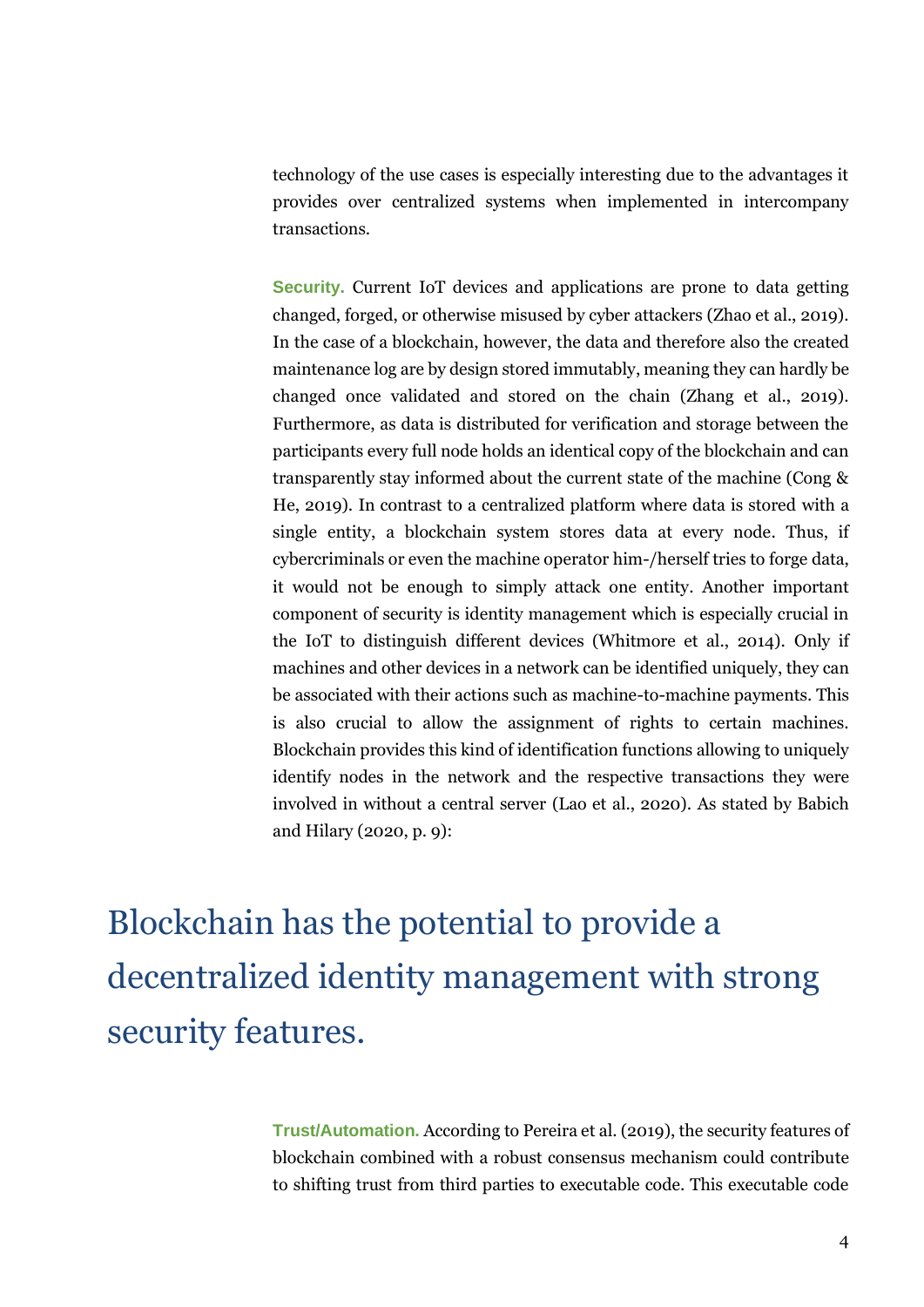can be introduced in the form of smart contracts, which act on predefined conditions. Yermack (2017) mentions that smart contracts ensure that both contract parties fulfill their promise and hence overcome moral hazard problems like strategic default. Combining the trust participants put into blockchain technology and the automation features of smart contracts, new forms of automation are enabled. As illustrated in Figure 1, in case of planned or unplanned maintenance, the machine could autonomously react within a predefined smart contract and for instance call a mechanic, assign an external service provider to execute repairs, or order respective replacements if they are not in stock (Babich & Hilary, 2020). As no human intervention is needed, this would reduce the time until a mechanic or spare part arrives at the production plant and hence also decrease downtime as well as the opportunity cost associated with production shutdown.



**Disintermediation.** Additionally, blockchain renders third-party platforms obsolete as consensus can be found through the inherent consensus protocol and therefore contributes to disintermediation (Pereira et al., 2019). According to Gulati (1995), transaction costs are mainly driven by the possibility for opportunistic behavior which can be eliminated using smart contracts that act automatically and according to predefined code. Pereira et al. (2019) also state that disintermediation does not only achieve cost efficiency, it also impedes a third party's control over the data since the maintenance log is distributed over the different participating nodes. Catalini and Gans (2020) show that extensive control over data by an intermediary or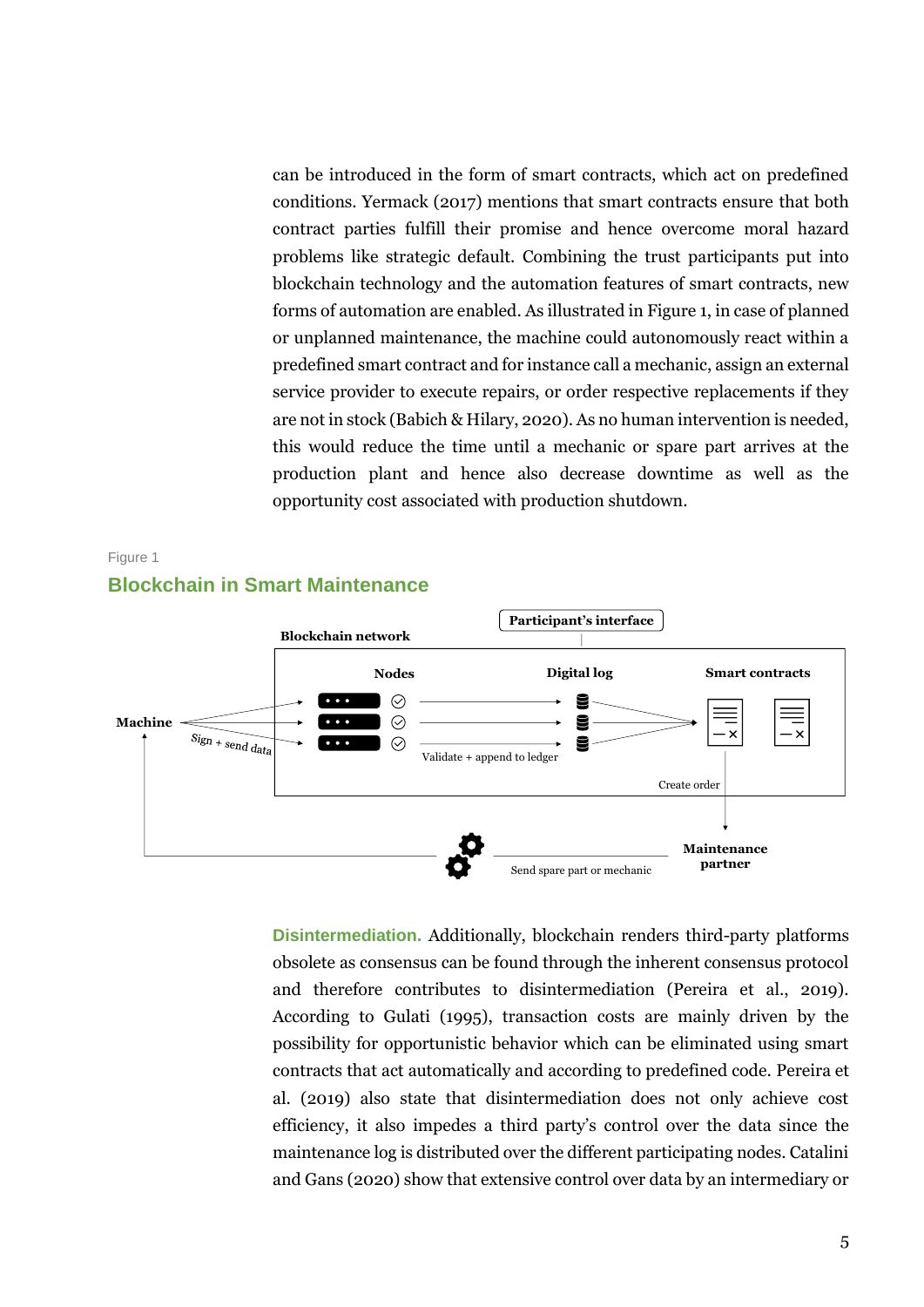centralized platform can have negative consequences such as high switching cost, censorship or fraudulent behavior. As data recorded in the maintenance log can give insights into production processes and utilization this information has to be treated highly confidential and should therefore only be within the control of participating parties.

**Transparency.** Another advantage of a digital and trusted maintenance log is that the history of the respective machine can be proven reliably which might influence a potential buyer's decision in case of a resale of the machinery (Babich & Hilary, 2020). In addition to the maintenance history, various certificates could be stored on the blockchain and be attached to the digital twin of the respective machine.

First applications of blockchain in maintenance operations can be found in the aviation sector. Honeywell Aerospace, for instance, created a digital marketplace called GoDirect Trade selling used aircraft parts using blockchain to store the history of the parts in a trustful manner to protect market participants (Kearney, n.d.).

## **Dynamic Leasing**

Dynamic leasing does not only follow current trends towards performance or condition-based contracting, it can also provide significant benefits for the operating company and the machine manufacturer. Dynamic leasing describes the idea that monthly leasing rates are adjusted based on predefined parameters such as hours of usage or conducted maintenance measures. As an increasing number of machines and factories in Industry 4.0 will be equipped with sensors (Lasi et al., 2014), technically, this model is already feasible. What might suppress the broader application of this business model is the need for close relationships in performance-based contracts (Hypko et al., 2010) and missing trust in the correctness of the machine data. Blockchain technology has the potential to establish the required confidence and trust for both parties to enter into a condition-based contract (Cole et al., 2019).

As in smart maintenance, to enable efficient interactions with and between machines, a digital twin has to be set up (Huang et al., 2020) which is tied to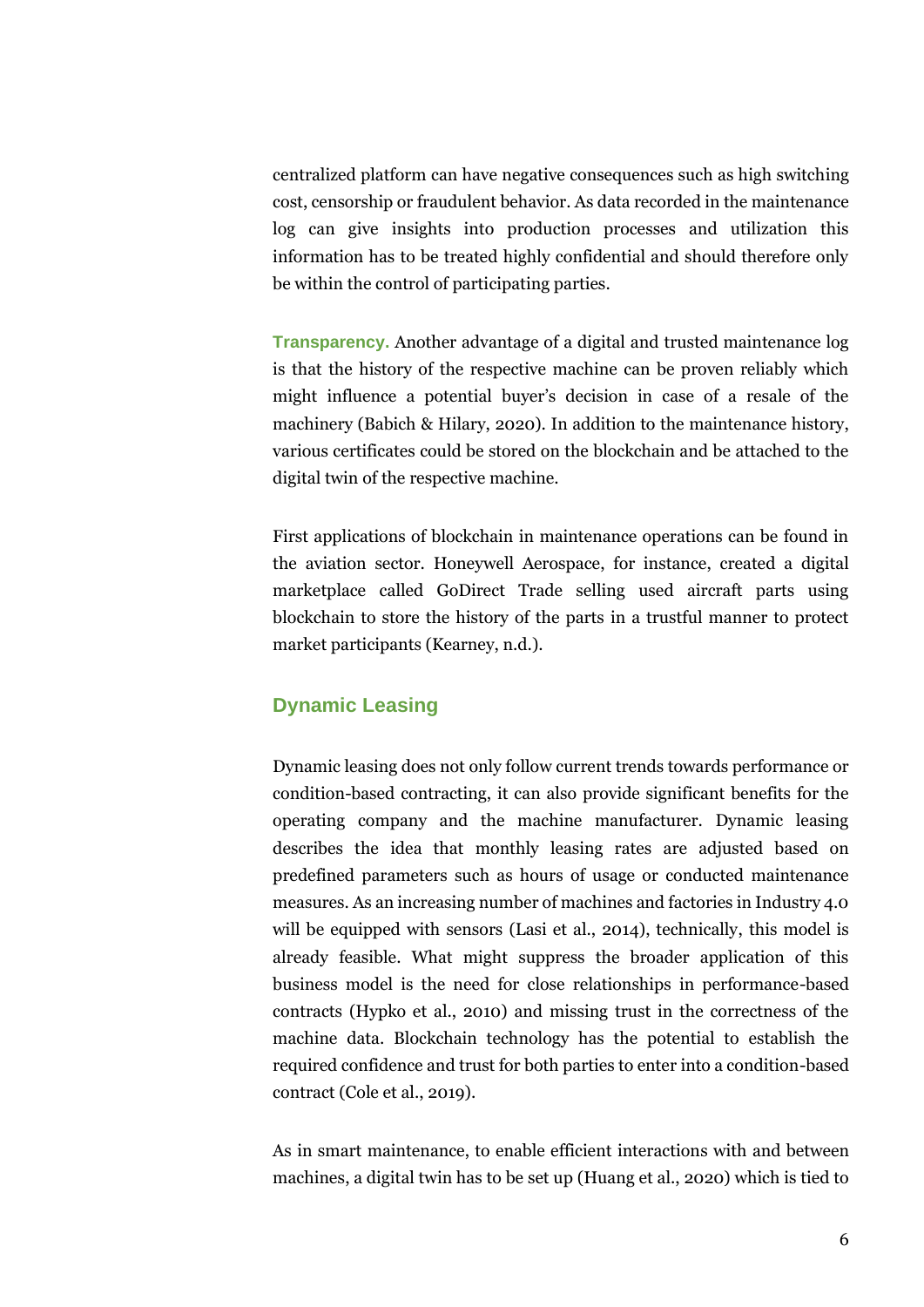the respective data on the blockchain. The data, in this case, is information collected about leasing rate relevant parameters such as hours of production per day. This data is collected by sensors at the machine level and will immediately be signed and sent to the blockchain network for validation. Due to predefined rules the data is validated by the nodes and appended to the blockchain where it can hardly be tampered or changed (Biais et al., 2019). The nodes within this network storing the entire blockchain can comprise those of the manufacturer of the machinery acting as lessor and those of the operator of the machinery acting as lessee. Smart contracts can be implemented to calculate the current leasing rate. Due to the predefined rules encoded in the smart contract, certain sensor information such as an exceeded threshold of production hours can trigger the smart contract to increase the leasing rate. In the same way, a planned maintenance inspection that was not adhered to can also raise the payment.

**Digital money.** Full automation and trust into the process can only be reached if the payment process is also being automated and no human intervention is required. For the automation of the payment process a digital money can be used which enables fast transactions and does not require trusted third parties such as banks to transfer values. Smart contracts can be used to issue a payment when predefined conditions are met (Kolb et al., 2020).

Powered by an appropriate form of digital money, the machine would be able to pay and receive funds autonomously via smart contracts as stated by Stöcker (2017). He also explains that a machine could then act as a fully automated profit center, getting paid for its services and, on the other hand, settle expenses such as the leasing rate and maintenance expenditure. The machine would have its own profit and loss statement and cash flows which enables the operating company to observe the machine's profitability directly. This way the lessor can better assess the economic feasibility of dynamic leasing models and evaluate adoptions.

**Security/Trust.** Without a blockchain or a trusted third party, the lessor, which in this case is also the manufacturer, would have to be on site to check the parameters that flow into the calculation of the leasing rate. As in the blockchain-based process data is immediately signed and sent to the blockchain network, it is assured from an early stage that data cannot be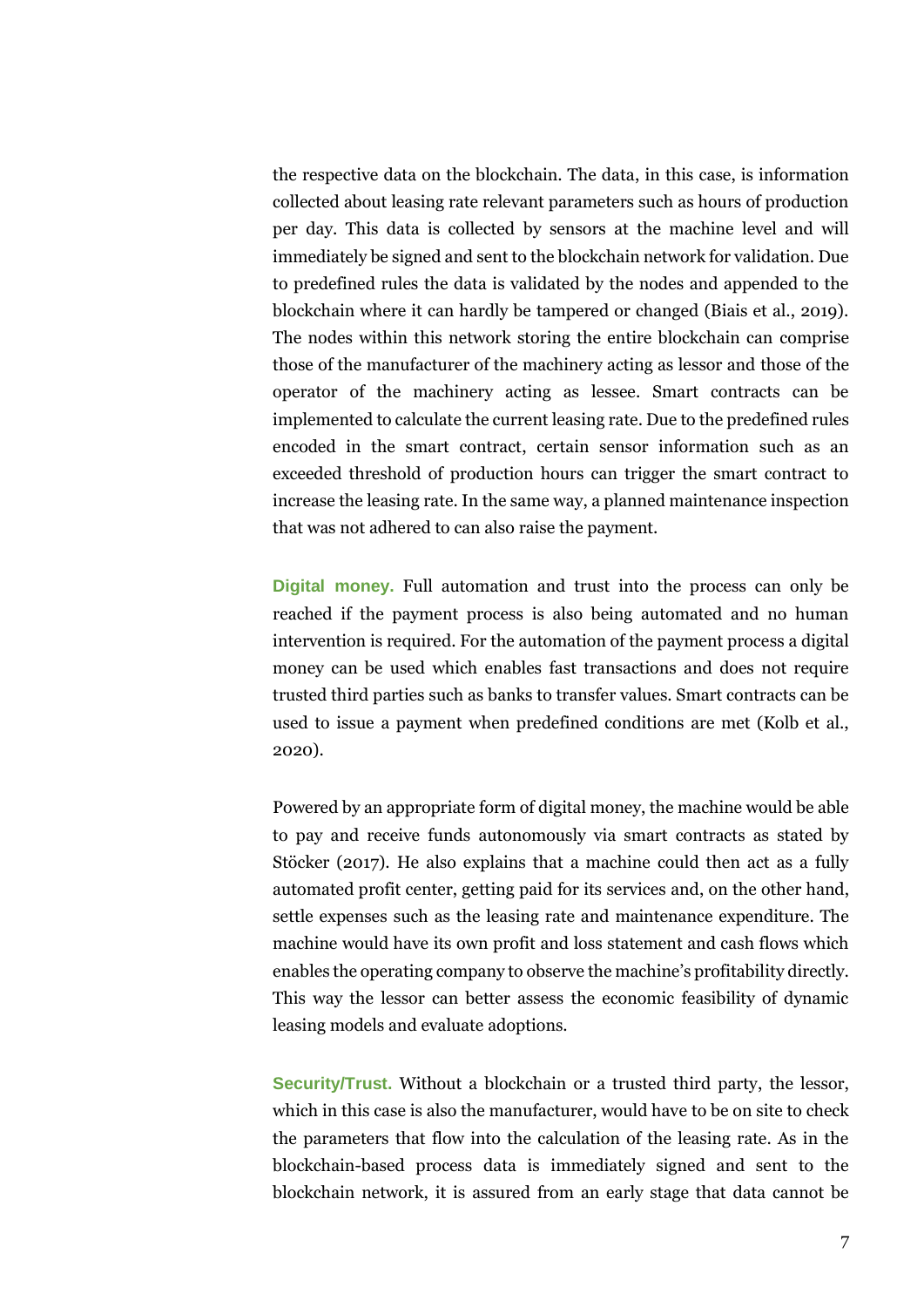corrupted or changed. Furthermore, as both participants store a full history of the blockchain on their nodes, they can easily and with certainty look up and verify historic parameters and leasing rates. The immutable ledger of leasing rate relevant data creates trust between the two parties (Cole et al., 2019) as it assures the manufacturer and the customers that the parameters have not been tampered with malicious intent.

**Automation.** As the machines are now capable of communicating and interacting with the manufacturer directly, human interaction can be minimized, and administrative efforts are reduced. That is, once the system and smart contracts are set up, the leasing rate calculation as well as the payment process can be conducted automatically. Nevertheless, automation in general can also be achieved without blockchain technology. However, according to Babich and Hillary (2020), blockchain enables increased coordination between all parties or machines involved in an automated process and furthermore decreases potential credibility problems.

**Transparency.** With blockchain technology the lessee and the lessor both have the complete and identical history of sensor and transaction data stored in their IT system. This trusted set of data could then easily be used by the lessor to observe the machine's production properties and run analyses to identify potential pain points. This also benefits the machine user if error sources can be detected and eliminated efficiently.

**Information asymmetry.** According to Sharpe and Nguyen (1995), a significant risk for the lessor is the salvage value in case the machine has to be re-leased or is sold after the lease contract has ended. They explain that under an operating or true lease the lessor holds all risks associated with the ownership of the machine such as the uncertainty of the salvage value. As this salvage value also depends on the physical deterioration of the machine, the history of usage saved on the blockchain can simplify the re-sale or re-lease of the machine for the manufacturer. On sale the former owner could hand over the physical asset as well as the digital twin of the machine (Huang et al., 2020) and therefore decrease the information asymmetry between the involved parties. The salvage value could therefore be estimated more reliably and possibly enable higher prices paid for the used equipment.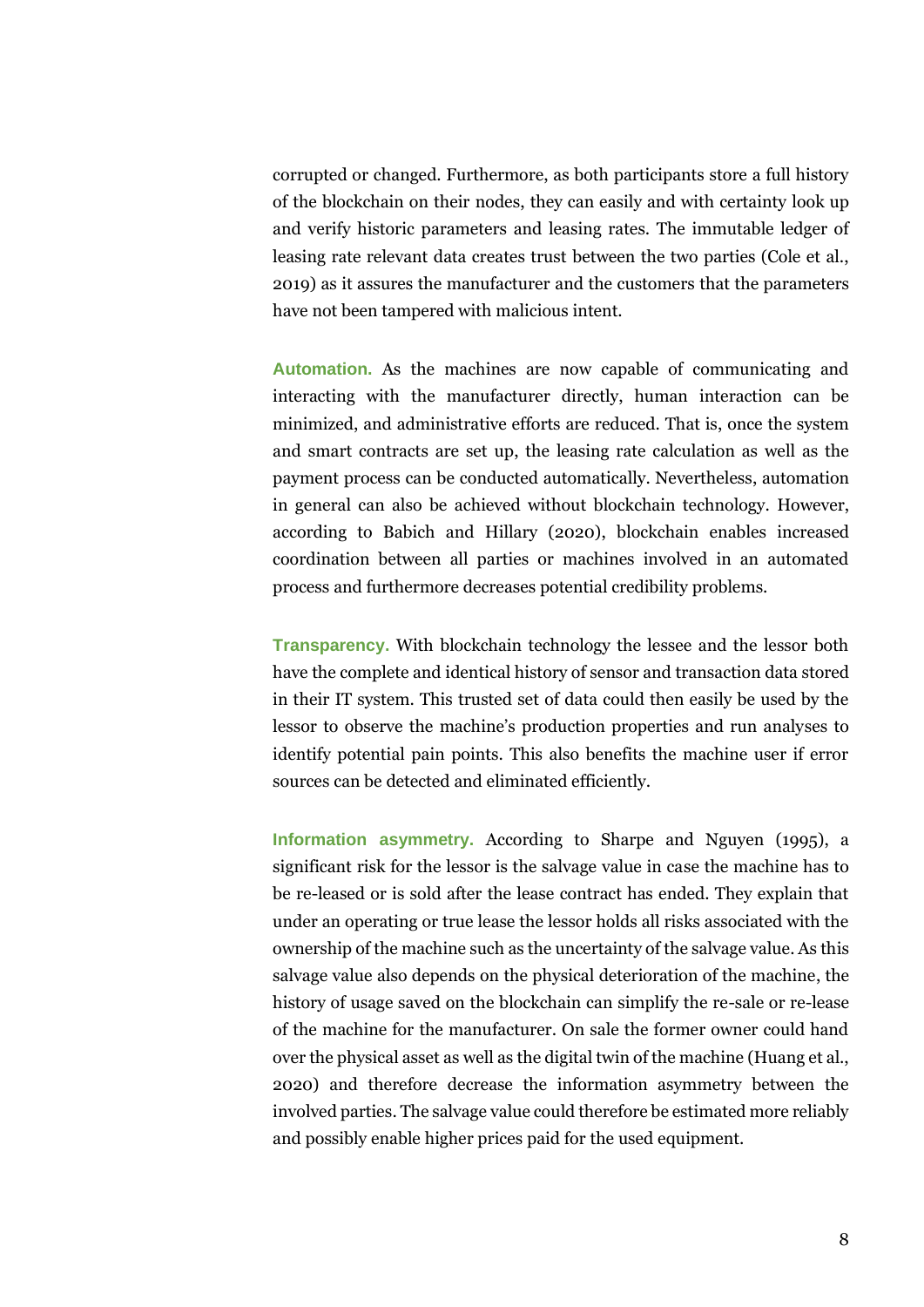## **Quality Assurance**

Product quality is an important factor for manufacturers and their reputation. Blockchain technology can offer benefits for quality management as well as anti-counterfeiting policies in many ways.

**Quality control.** Jraisat and Sawalha (2013) found that quality control should not only be applied on the firm level but span throughout the whole supply chain. Two important factors for quality control in supply chains pointed out in their paper are communication between the members of the supply chain and the quality of information the supply chain members share. With this in mind, it becomes evident that tracking products along their way in the supply chain is an integral part of quality assurance which can be facilitated by blockchain technology.

Ngai et al. (2014) describe how RFID technology can be applied to aircraft parts to track them throughout the supply chain. They mention that each part can be assigned a unique RFID tag and ID to track it throughout every step in its lifetime. Blockchain can be used to complement this technology. When a respective RFID tag is scanned, the data could immediately be sent to the blockchain and assigned to the digital twin of the product identified by the unique product ID inherent in the RFID tag. This would allow every participant in the network to transparently see a tamper-proof and therefore trusted movement history of a certain product according to George et al. (2019). They apply this concept to a food supply chain and aim to create a food quality index for meat. They do not merely track the food along the supply chain but also include other quality measures such as the storage temperature or humidity.

A similar concept could be imagined for other products with certain quality requirements along the supply chain. Predefined upper and lower bounds could tell the receiver of the product if it is of sufficient quality. The full nodes of the network could comprise every participant within the supply chain starting from the source of commodities over the logistics firm up to the enduser, which would allow for high visibility of the finished product (Wang et al., 2019). Figure 2 illustrates these ideas and shows how a blockchainenabled quality tracking system could work.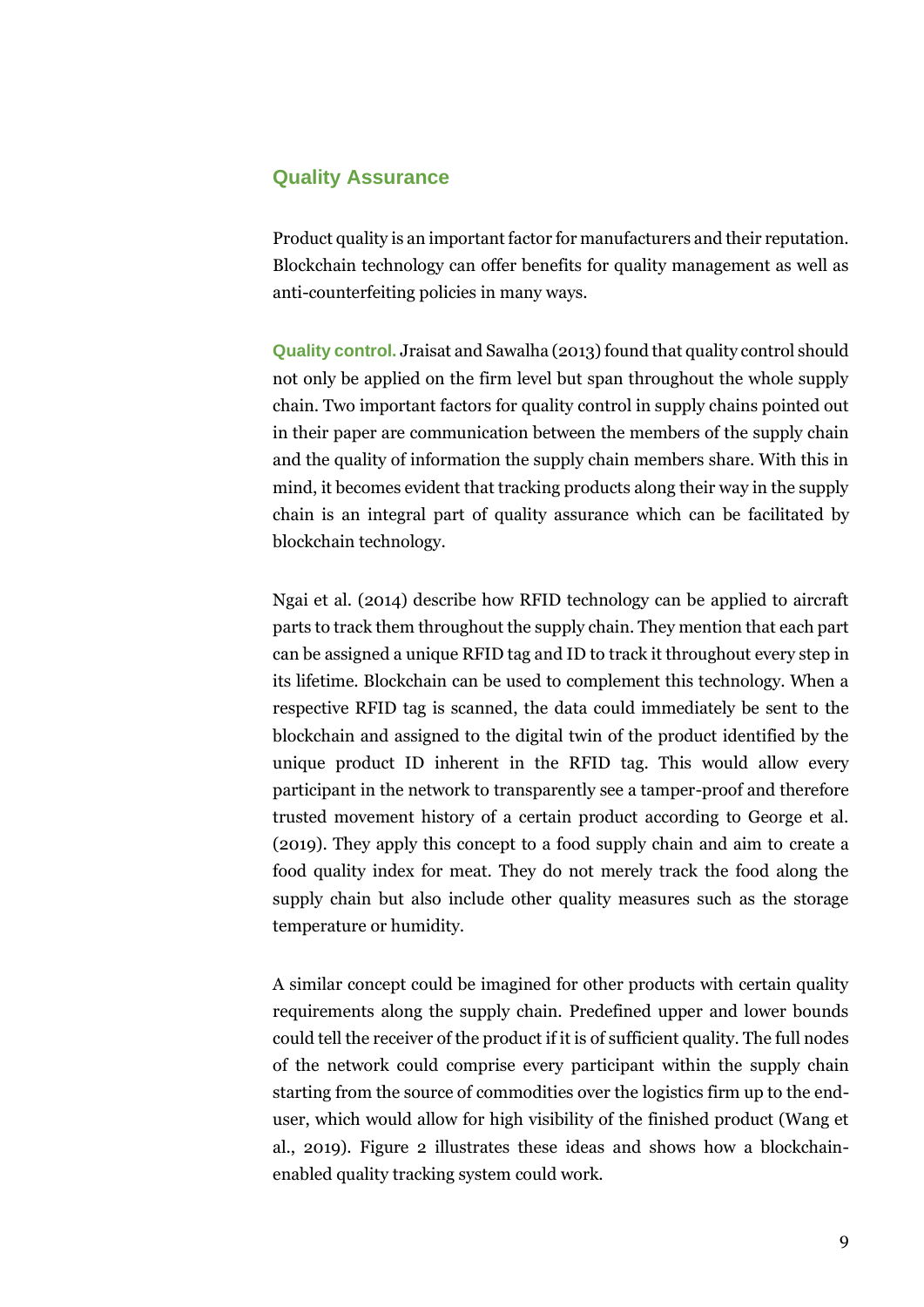#### Figure 2



## **Blockchain in Quality Assurance**

A report published by the Boston Consulting Group about the "Factory of the Future" sees blockchain as an enabler to simplify quality checks (Küpper et al., 2019). According to the authors, every step along the production process including quality checks could automatically be assigned to the specific product's digital twin and be sent to the blockchain. This would enable the manufacturer or buyer to transparently check the quality of the product in the sense that the product went through all necessary production steps and quality checks and furthermore fulfills the stipulated specifications.

**Counterfeiting protection.** Another important aspect of preserving the quality standards of a firm is to assure that no counterfeits are being distributed in the market which could be harmful to the own brand. Conducting supply chain expert interviews, Wang et al. (2019) found that knowing about the provenance of a product is of high value as fraudulent parts can cause severe consequences for instance in the aircraft sector. They state that an immutable, transparent, and distributed ledger of transactions based on blockchain technology can enable product provenance and therefore help mitigating counterfeit risk. If every step from the sourcing of the material up to the finished good is traced transparently on the blockchain and assigned to the digital twin, a customer can be more confident that the physical product they buy is not a forgery (Wang et al., 2019).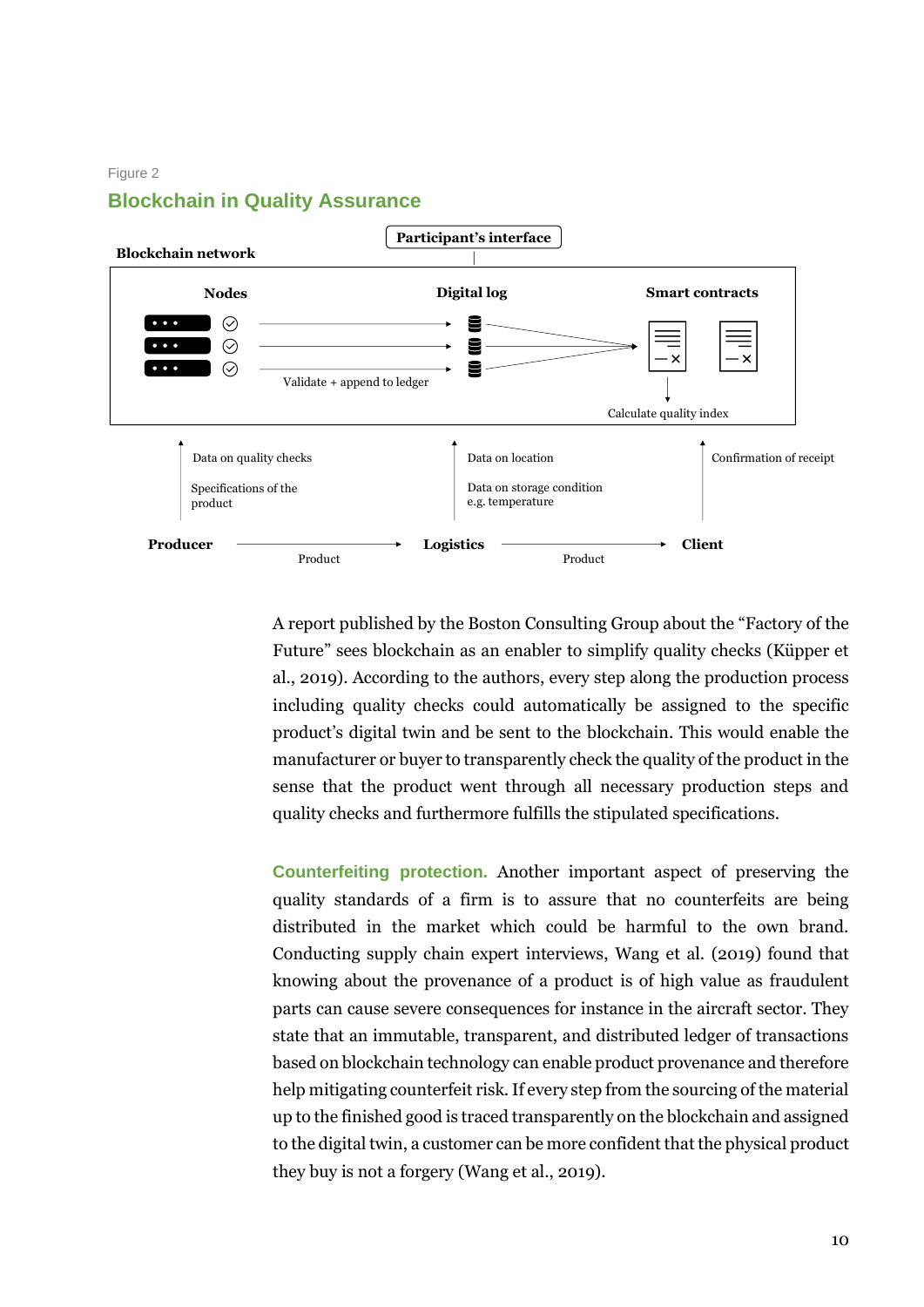**Transparency.** Without blockchain technology, partners in the supply chain have to rely on declarations by their supplier or perform extensive and timeconsuming status queries about a variety of processes via a pull mechanism as stated by Chang et al. (2019). They also state that data in current systems is exchanged between various databases aggravating real-time tracking. However, a traceability system for food based on Hyperledger Fabric showed that blockchain-based systems could significantly increase the visibility and traceability of products in the supply chain (Hyperledger, n.d.). This so-called IBM Food Trust Project in cooperation with Walmart decreased the time to determine the origin of mangos from seven days to 2.2 seconds (Hyperledger, n.d.).

**Security/Trust.** It becomes evident that for more extensive supply chains with various participants, quality assurance is a challenge every involved party contributes to. This requires communication, information sharing, and trust between the supply chain members (Jraisat & Sawalha, 2019). Blockchain technology can establish multilateral relations between untrusted parties (Schmidt & Wagner, 2019). Trust in this use case is established by the immutability of data entries meaning the participants can be assured no entry has been tampered (Beck et al., 2016). As the data entries also get timestamped, one can also be sure about the sequential order of the entries and the lifespan of the product within the production or supply chain.

**Automation.** The created trust can be beneficial to automate processes. As described above, quality checks on the physical product can be executed automatically and the specifications consequently can be recorded in a trusted manner on the blockchain, making inbound quality checks by the receiver unnecessary (Küpper et al., 2019). This could allow for further automation as machinery could accept goods autonomously based on the quality measures saved with the digital twin of the product. Blockchain technology can result in less paper-based, manual transactions throughout the supply chain and along quality checks and therefore enhance process efficiency (Chang et al., 2019).

**Interoperability.** An additional advantage which refers to all three use cases is interoperability. Many IoT applications lack interoperability with systems of other manufacturers or even other business units within the same company as different platforms or data formats are used. Especially when working with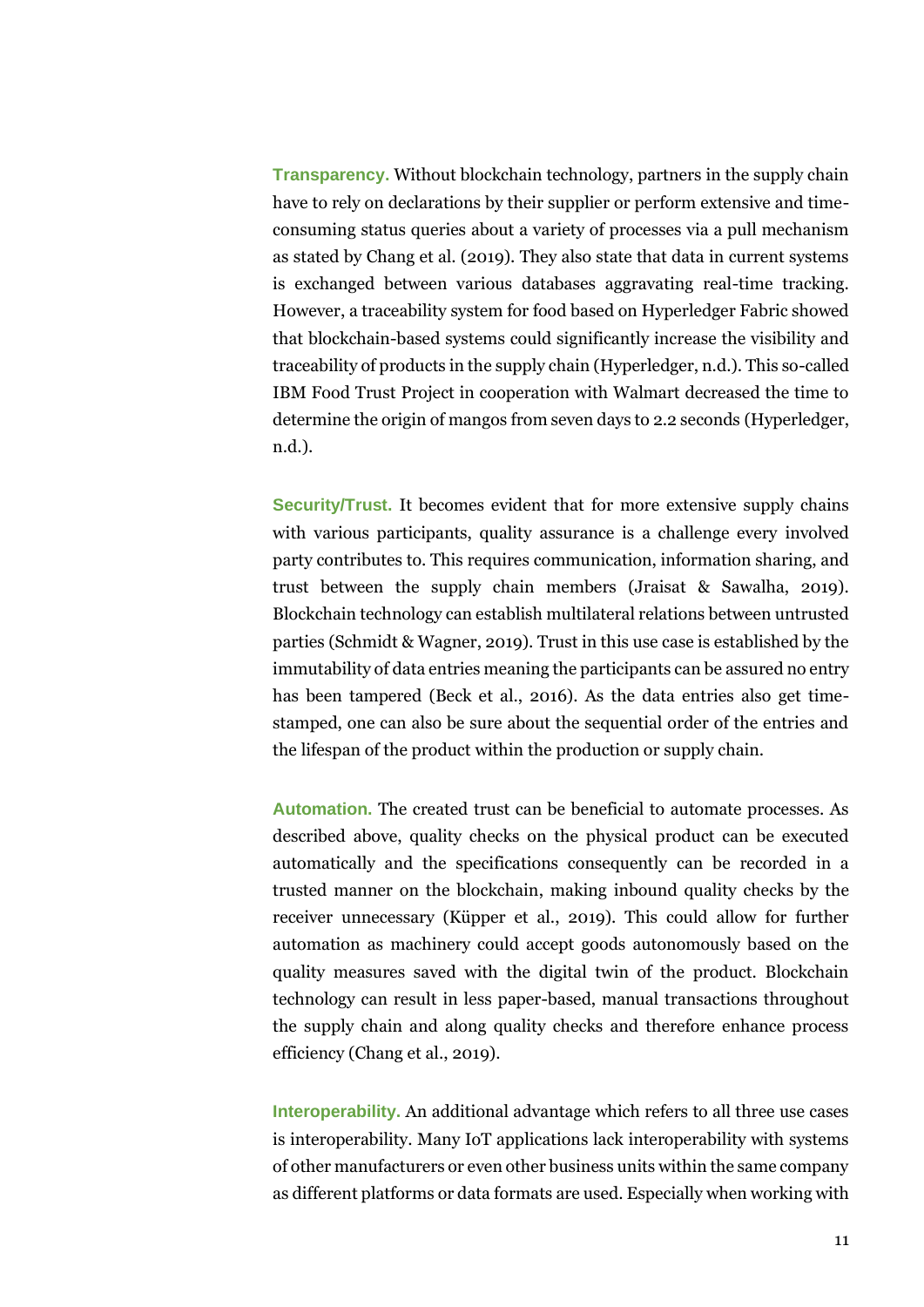an extensive supplier network it is crucial that every participant can interact with the system, meaning the data uploaded by one party needs to be accessible and readable by other participants or IoT enabled machines. The interconnecting role of blockchain technology in the manufacturing industry is illustrated in Figure 3. Nevertheless, interoperability between different blockchains can be challenging as further outlined in the next section.



## Figure 3 **The role of blockchain in manufacturing**

## **Risks and challenges of blockchain technology**

Compared to other technologies, blockchain is a relatively young and at least for its implementation in the IoT or manufacturing not prevalent technology (Schmidt & Wagner, 2019). It becomes evident that there are also substantial risks, challenges, and prerequisites that need to be addressed and evaluated in the light of the respective use case.

**Cost.** Blockchain technology and smart contracts generally have the potential for cost savings associated with opportunistic behavior, as the protocol as well as the conditions that trigger a smart contract are defined in advance (Pereira et al., 2019). Nevertheless, Pereira et al. (2019) also identify downsides concerning cost. They state that blockchain systems compared to centralized systems have higher storage costs as data is saved multiple times and higher verification costs as data needs to be verified by multiple nodes. According to the authors, this cost is even higher if the respective assets are not purely digital as a continuous link needs to be established to the offline world. A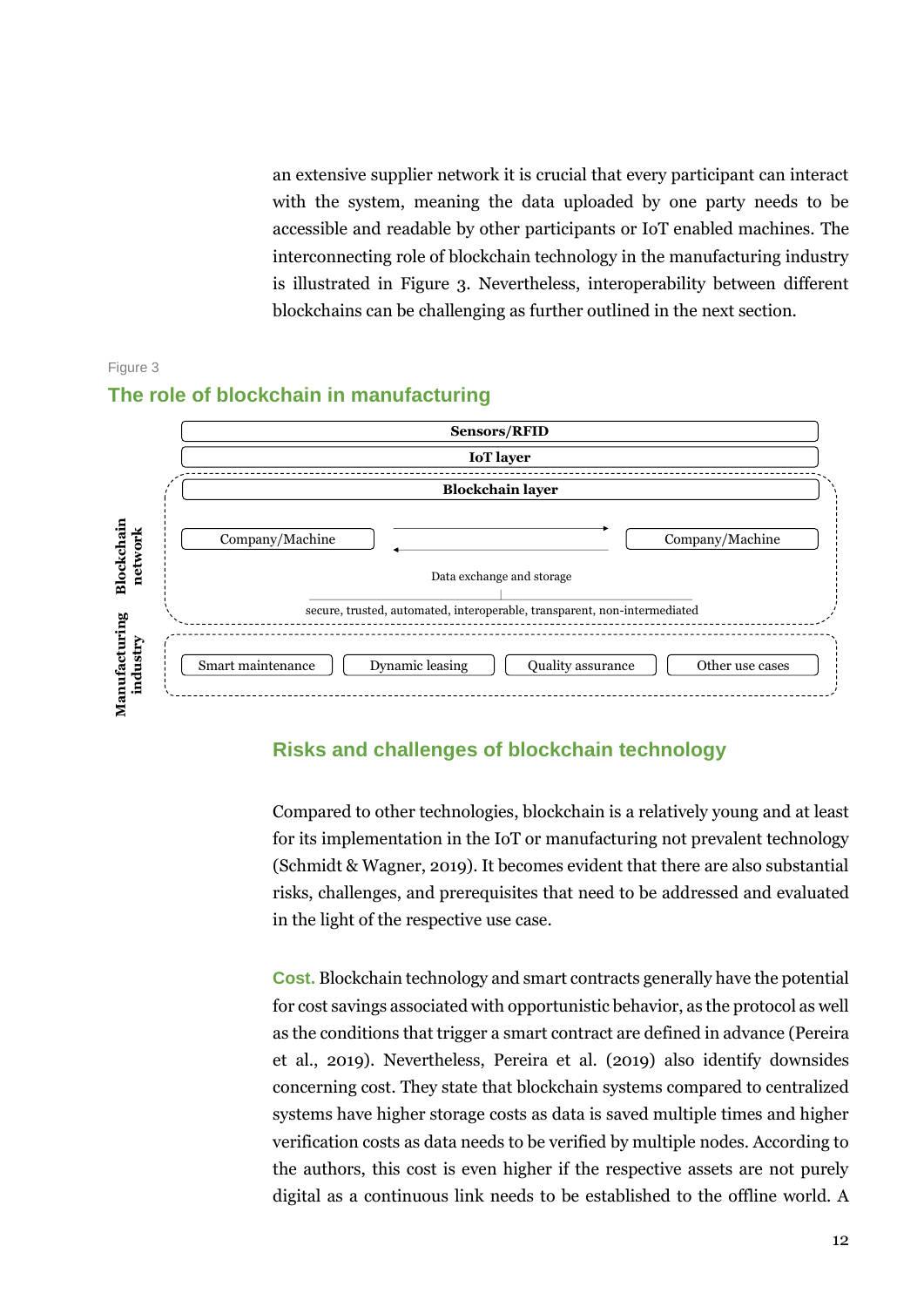certain infrastructure of sensors and RFID tags is required to establish the link between the blockchain and the physical world. Kumar et al. (2019) also state that blockchain compared to existing inter-organizational systems comes with high setup and overhead cost which can only be justified upon careful use case analyses has been undertaken.

**Data acquisition.** Data or transactions which are stored on the blockchain are by design stored immutably and distributed which creates trust in the integrity of the information (Kolb et al., 2020). However, blockchain technology cannot prevent data from getting manipulated right at the acquisition stage (Schmidt & Wagner, 2019). According to Babich and Hilary (2020), this represents the so-called "garbage in, garbage out" problem. They state the key issue to be the link between the physical asset and the information saved about it on the blockchain, the product's digital twin. If, for instance, sensors used to implement dynamic leasing are corrupted, they will provide inaccurate data which will then be processed through smart contracts and potentially lead to miscalculated leasing rates.

**Source code errors.** As all three aforementioned use cases make use of smart contracts another important challenge is the design of these smart contracts themselves. Typically, smart contracts require to be complete contracts meaning every eventuality needs to be included in the smart contract's code (Pereira et al., 2019). According to Kumar et al. (2019), it is challenging to translate every contract correctly into computer-executable language. It becomes clear that smart contracts are limited if more complex or highly fragmented customization is needed but can unfold huge benefits used with repetitive and formal contracts (Pereira et al., 2019).

**Storage capacity.** Another possible limitation is the preciousness of storage capacity. As blockchain, by design, stores the entire chain of information or transactions, the needed storage capacity is steadily increasing over time (Lao et al., 2020). Additionally, the other nodes in the network hold a replication of the data multiplying the storage requirements for the whole network by the number of nodes as expressed by Kumar et al. (2019).

To reach consensus, new transactions need to be distributed to the network and after validation the nodes also have to communicate the outcome of the validation process generating a high number of messages exchanged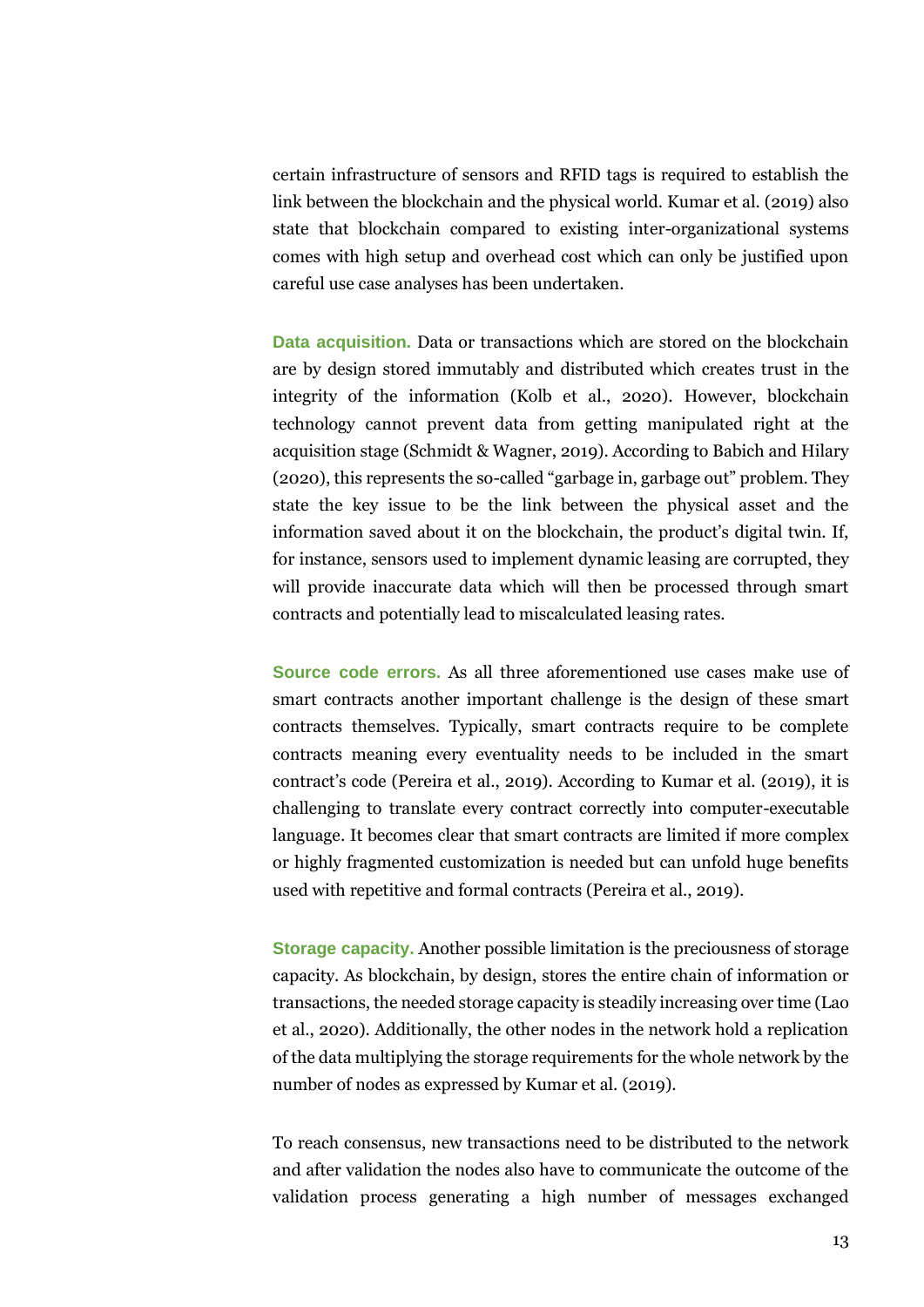throughout the network (Lao et al., 2020). This moreover elucidates another precious resource to the system which enables this frequent communication between the nodes, the bandwidth (Lao et al., 2020). Thinking about quality assurance as an example, we see that, depending on the number of products and updates per day, storage requirements can quickly reach an enormous level if every possible data point and pictures of the product are saved on the blockchain.

To address the storage challenge, only critical data and data needed as input for smart contracts should be stored on-chain (Chang et al., 2019). Kumar et al. (2019) mention a solution where additional data is stored off-chain while its hash is stored on-chain. This way, data storage can be saved but changes in the off-chain data can still be observed by comparing the hash value to the hash value stored on the blockchain. Again, taking quality assurance as an example, important data such as the specifications of the product should be stored on-chain whereas additional data like a picture of the product could be saved centralized on the manufacturer's server If the manufacturer tries to tamper data on his server, the hash value will change and other participants in the network such as the receiver could detect this change and request the recovery of the original data.

**Technological uncertainty.** As blockchain is a relatively young technology, especially in manufacturing, investments in the technology at this early stage can be perilous (Schmidt and Wagner ,2019). They point out that other DLTs are currently developed with characteristics and features which could make them more desirable than blockchain in certain use cases. The blockchain alternative IOTA, for instance, is considered especially promising for the usage in IoT and Industry 4.0 as it provides high scalability and is lightweight enough to be implemented within IoT devices (Popov & Lu, 2019). Until the concepts are technologically mature, it remains unclear which technology will prevail and investments could be risky. Additionally, many firms are still not sure about the functionalities and benefits of the technology. Even though blockchain is a trustless system there needs to be a certain trust established in the technology itself for broad adoption (Babich and Hilary, 2020).

**Regulation.** Additionally, legal uncertainty can expose blockchain investments to substantial risk. As a relatively new technology, the legal enforceability of smart contracts in case of a dispute might be uncertain.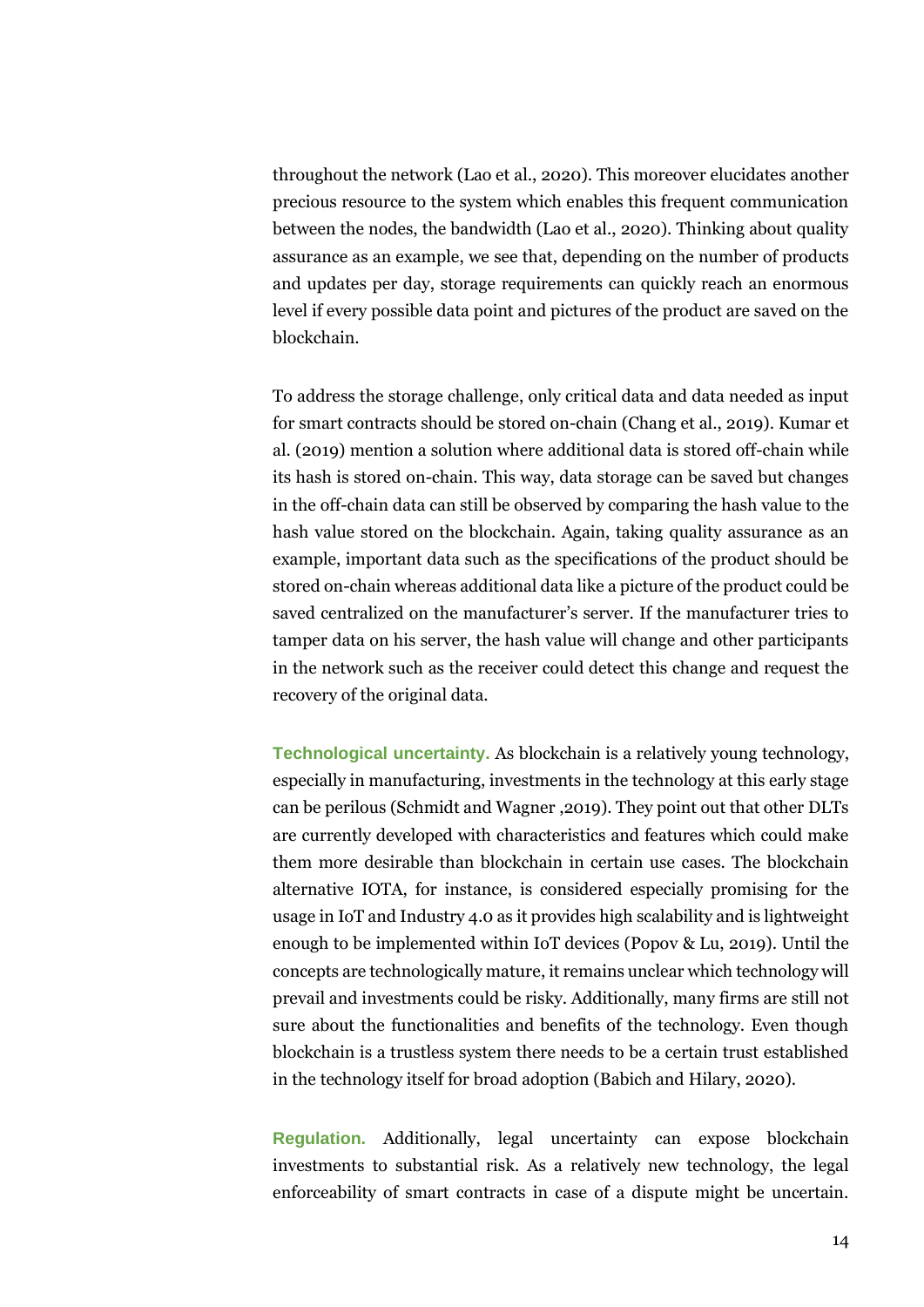According to Mik (2017), smart contracts can be handled as ordinary and enforceable contracts but each case must be considered individually, and no statement can be made for all smart contracts. To tackle this issue, especially with more complex contracts, smart contracts could be used as an extension to written physical contracts. Regarding, for instance, dynamic leasing, the manufacturer and operator of the machine should clarify what happens if sensors fail to transmit the correct production time and therefore a wrong leasing rate is calculated.

**Blockchain design.** Many different blockchain designs and consensus protocols exist, and further designs are currently under development. As outlined by Babich and Hilary (2020), determining a technical design that provides an optimal level of verifiability, privacy, and efficiency is a major challenge. It becomes evident that every technological design has its own challenges and features that need to be balanced according to the specific use case. The main technological challenges of different blockchain designs are described in the so-called "Scalability trilemma" by Vitalik Buterin, stating that a single system can hardly satisfy all of the three characteristics security, decentralization, and scalability simultaneously (Lao et al., 2020).

The use cases introduced in this paper require a high degree of privacy and security as confidential operational data is exchanged but also scalability is needed. According to the scalability trilemma, a blockchain that fulfills these needs has to accept shortcomings concerning decentralization. Hyperledger Fabric, as an example, satisfies these needs at the cost of decentralization as only authorized nodes can join the network (Kolb et al., 2020). However, for most B2B blockchain implementations, decentralization is subordinated to scalability and security and permissioned blockchains like Hyperledger Fabric are therefore well-suited (van Laar, 2019). Discussing the scalability trilemma and the arising challenges in detail is beyond the scope of this paper and is therefore condensed as the challenge to find an appropriate blockchain design.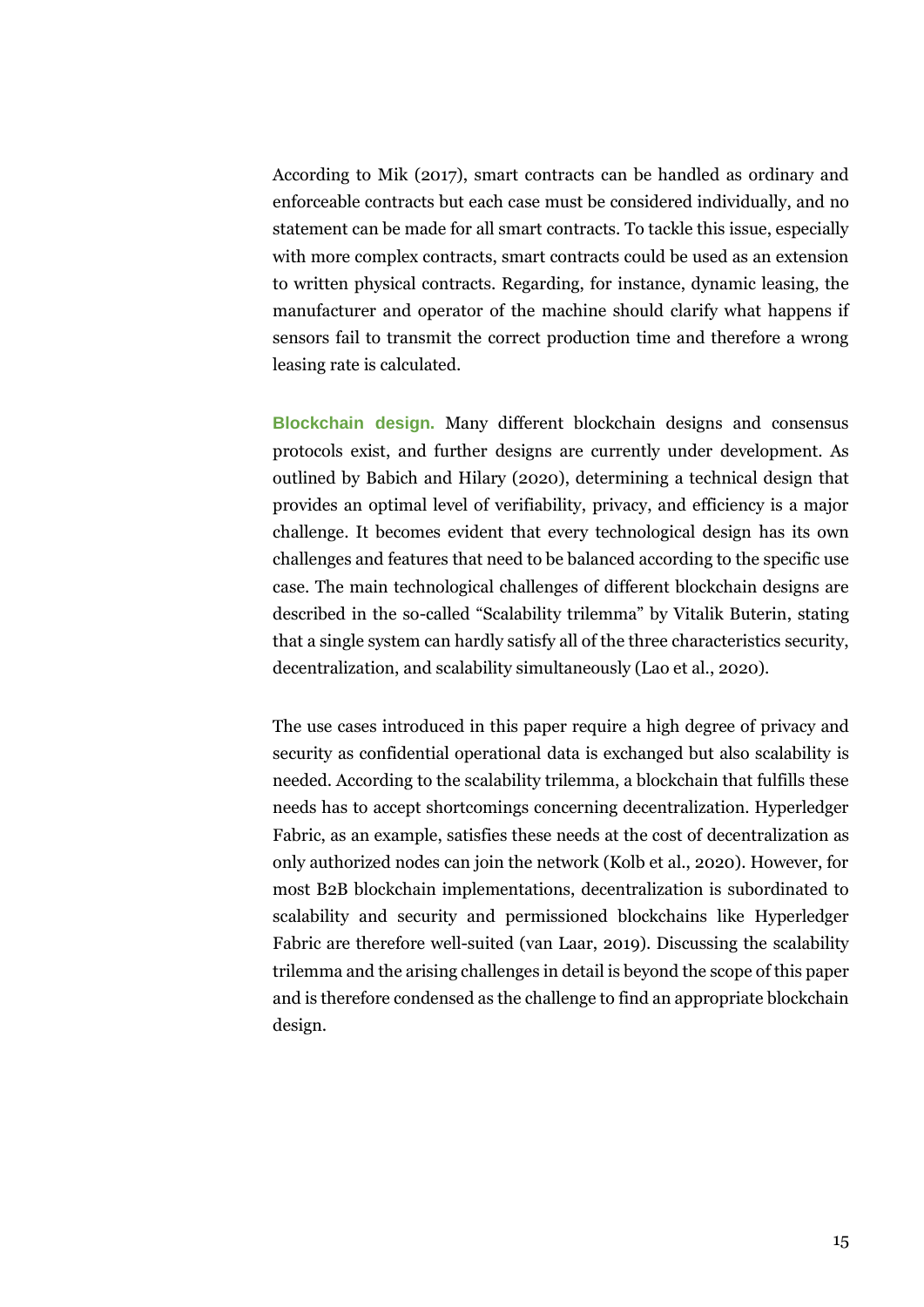Table 1

## **Challenges of blockchain technology in the manufacturing industry**

| <b>Challenge</b>                          | <b>Rationale</b>                                                                                                          | <b>Possible Mitigants</b>                                                                                                                                                                                    |
|-------------------------------------------|---------------------------------------------------------------------------------------------------------------------------|--------------------------------------------------------------------------------------------------------------------------------------------------------------------------------------------------------------|
| Cost                                      | Even if blockchain has<br>the potential to reduce<br>transaction cost, it<br>comes at high<br>setup/overhead cost         | Careful assessment of cost advantages and<br>disadvantages in the respective use case                                                                                                                        |
| Data acquisition                          | Tamper-proof storage is<br>of little value if data<br>input is already<br>corrupted                                       | - Sensor networks<br>Prevent or reveal human interaction in data<br>acquisition                                                                                                                              |
| Source code errors                        | <b>Complex business</b><br>relations make it hard to<br>translate contracts into<br>source code                           | Private blockchains allow for relatively easy<br>changes to smart contracts in case of source<br>code errors                                                                                                 |
| Storage capacity                          | Blockchain as append-<br>only data base needs<br>ever-increasing and<br>costly storage capacity                           | Storing only relevant data on-chain whereas<br>the rest of the data only has its hash value<br>stored on-chain                                                                                               |
| Technological uncertainty<br>and maturity | Many firms still do not<br>trust into the technology<br>itself<br>Alternatives to<br>blockchain are being<br>developed    | More empirical evidence about the benefits<br>and shortcomings of the technology is<br>needed                                                                                                                |
| Regulation and legal                      | The legal enforceability<br>of smart contracts<br>especially in cross-<br>jurisdiction transactions<br>is still uncertain | Until these issues are resolved, smart<br>contracts should exist as extension to<br>traditional contracts                                                                                                    |
| Blockchain design                         | Many different<br>blockchain designs exist<br>with individual benefits<br>and disadvantages                               | Assessing the needs of the use case keeping<br>the scalability trilemma in mind                                                                                                                              |
| Blockchain interoperability               | Different blockchain<br>designs might be<br>unable to communicate<br>in cross-chain<br>transactions                       | The development of international standards<br>is needed. Current work is e.g. performed by<br>the International Organization for<br><b>Standardization Technical Committee 307</b><br>(Pólvora et al., 2020) |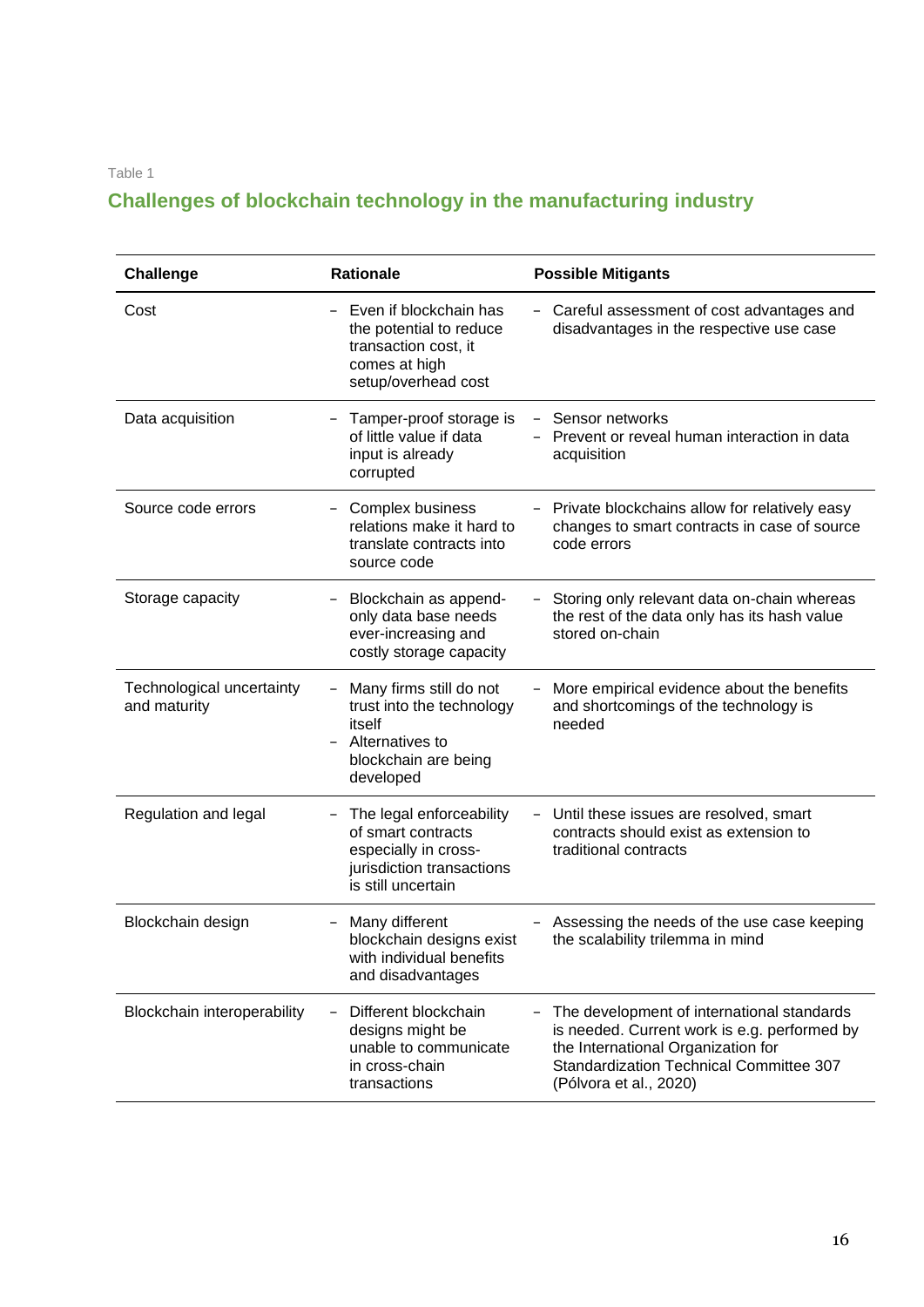**Blockchain interoperability.** Even though blockchain technology can be beneficial for interoperability of different IoT devices, the compatibility with other blockchains can become a challenge. According to Schmidt and Wagner (2019), firms are likely to be participants in different blockchain ecosystems, which might be problematic if cross-blockchain interoperability is required. If, for instance, the quality of a product shall be tracked, and the involved parties already joined different blockchain ecosystems having different designs, the communication between them could be obstructed. Table 1 summarizes the challenges of blockchain technology and provides an overview of possible mitigants.

## **Conclusion**

We find that blockchain technology can be utilized as the underlying technology to facilitate data storage and exchange between participants. This form of data exchange holds significant advantages compared to traditional systems such as enhanced security, transparency, privacy, and interoperability overcoming current challenges of the IoT in these areas. We also found that smart contracts can support the automation of processes in the manufacturing industry, thereby further increasing operational and cost efficiency. Combined with the trust-building feature of the technology, it can enable new forms of intercompany interaction and collaboration.

Nevertheless, the technology also faces challenges which need to be addressed in order to promote a more widespread implementation of blockchain technology in the manufacturing industry. However, especially in the light of Industry 4.0, where manufacturing companies tend to be more interconnected, blockchain can be a promising technology. Building on this form of data exchange and storage, the implementation of use cases such as smart maintenance, dynamic leasing, and quality assurance can be facilitated.

**Johannes Schwab** is pursuing his Master of Finance at Frankfurt School of Finance & Management. In the course of his bachelor's thesis, he dealt with the application of blockchain technology in the manufacturing sector. You can contact Johannes via mail (johannes.schwab@fs-students.de) or LinkedIn (www.linkedin.com/in/johannesschwab/).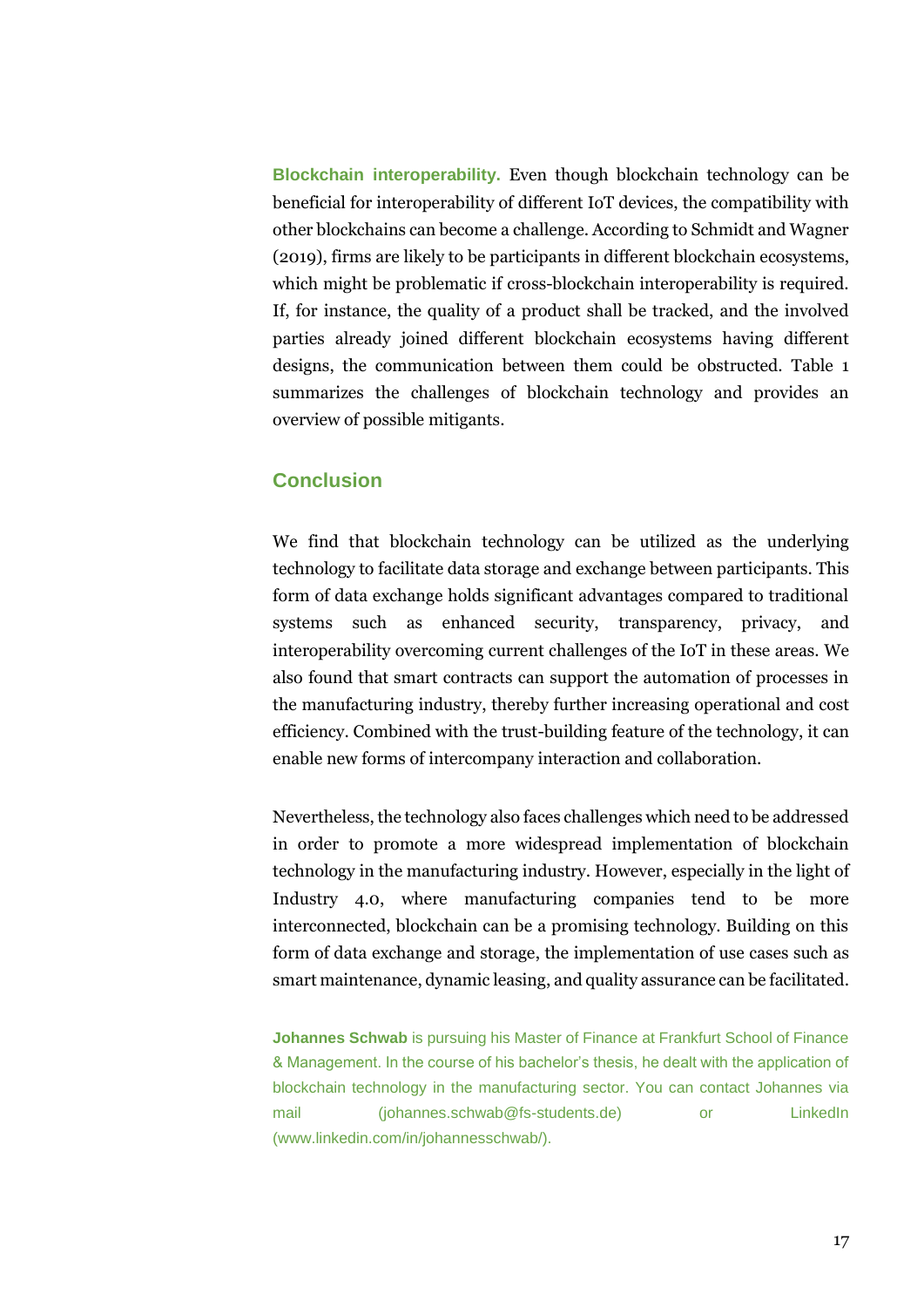### **References**

- Aleshi, A., Seker, R., & Babiceanu, R. F. (2019). Blockchain model for enhancing aircraft maintenance records security. *Proceedings of the 2019 IEEE International Symposium on Technologies for Homeland Security*. https://doi.org/10.1109/hst47167.2019.9032943.
- Almada-Lobo, F. (2016). The industry 4.0 revolution and the future of manufacturing execution systems (MES). *Journal of Innovation Management*, *3*(4), 16–21. https://doi.org/10.24840/2183-0606\_003.004\_0003.
- Babich, V., & Hilary, G. (2020). OM forum—Distributed ledgers and operations: What operations management researchers should know about blockchain technology. *Manufacturing & Service Operations Management*, *22*(2), 223–240. https://doi.org/10.1287/msom.2018.0752.
- Beck, R., Czepluch, J. S., Lollike, N., & Malone, S. (2016). Blockchain–The gateway to trustfree cryptographic transactions. *Proceedings of the Twenty-Fourth European Conference on Information Systems*. https://aisel.aisnet.org/ecis2016\_rp/153.
- Biais, B., Bisière, C., Bouvard, M., & Casamatta, C. (2019). The blockchain folk theorem. *The Review of Financial Studies*, *32*(5), 1662–1715. https://doi.org/10.1093/rfs/hhy095.
- Bokrantz, J., Skoogh, A., Berlin, C., Wuest, T., & Stahre, J. (2020). Smart Maintenance: An empirically grounded conceptualization. *International Journal of Production Economics*, *223*, Article *107534. https://doi.org/10.1016/j.ijpe.2019.107534.*
- Catalini, C., & Gans, J. S. (2020). Some simple economics of the blockchain. *Communications of the ACM*, 63(7), 80–90. https://doi.org/10.1145/3359552.
- Chang, S. E., Chen, Y. C., & Lu, M. F. (2019). Supply chain re-engineering using blockchain technology: A case of smart contract based tracking process. *Technological Forecasting and Social Change*, *144*, 1–11. https://doi.org/10.1016/j.techfore.2019.03.015.
- Cole, R., Stevenson, M., & Aitken, J. (2019). Blockchain technology: Implications for operations and supply chain management. *Supply Chain Management: An International Journal*, *24*(4), 469–483. https://doi.org/10.1108/scm-09-2018-0309.
- Cong, L. W., & He, Z. (2019). Blockchain disruption and smart contracts. *The Review of Financial Studies*, *32*(5), 1754–1797. https://doi.org/10.1093/rfs/hhz007.
- de Jonge, B., & Scarf, P. A. (2020). A review on maintenance optimization. *European Journal of Operational Research*, *285*(3), 805–824. https://doi.org/10.1016/j.ejor.2019.09.047.
- George, R. V., Harsh, H. O., Ray, P., & Babu, A. K. (2019). Food quality traceability prototype for restaurants using blockchain and food quality data index. *Journal of Cleaner Production*, *240*, Article 118021. https://doi.org/10.1016/j.jclepro.2019.118021.
- Gulati, R. (1995). Does familiarity breed trust? The implications of repeated ties for contractual choice in alliances. *Academy of Management Journal*, *38*(1), 85–112. https://doi.org/10.5465/256729.
- Huang, S., Wang, G., Yan, Y., & Fang, X. (2020). Blockchain-based data management for digital twin of product. *Journal of Manufacturing Systems*, *54*, 361–371. https://doi.org/10.1016/j.jmsy.2020.01.009.
- Hyperledger. (n.d.). *How Walmart brought unprecedented transparency to the food supply chain with Hyperledger Fabric*. The Linux Foundation Hyperledger. https://www.hyperledger.org/wp-

content/uploads/2019/02/Hyperledger\_CaseStudy\_Walmart\_Printable\_V4.pdf.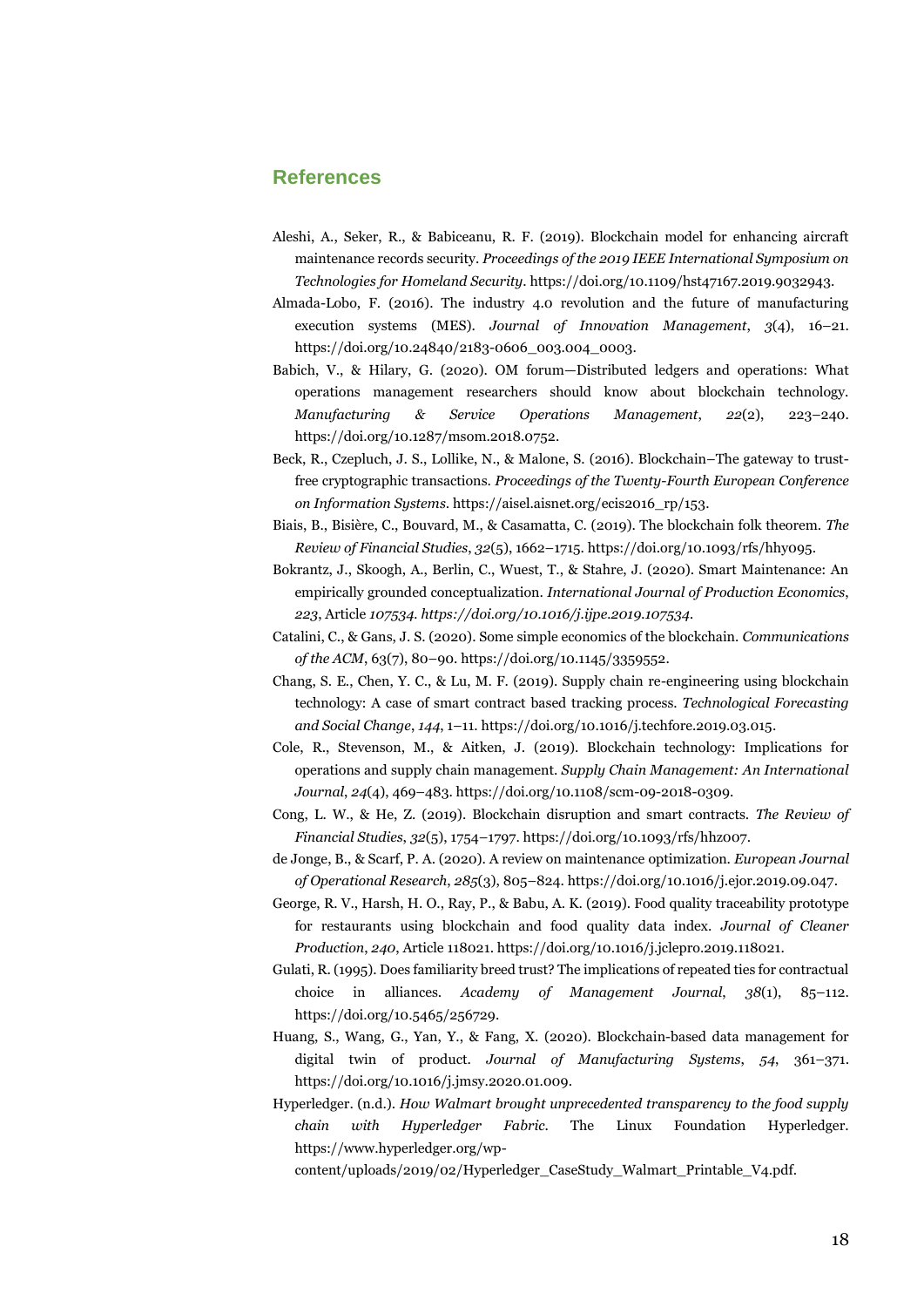- Hypko, P., Tilebein, M., & Gleich, R. (2010). Benefits and uncertainties of performance-based contracting in manufacturing industries. *Journal of Service Management*, *21*(4), 460– 489. https://doi.org/10.1108/09564231011066114.
- Jraisat, L. E., & Sawalha, I. H. (2013). Quality control and supply chain management: A contextual perspective and a case study. *Supply Chain Management: An International Journal*, *18*(2), 194–207. https://doi.org/10.1108/13598541311318827.
- Kearney, K. (n.d.). *Four ways blockchain will change aircraft maintenance*. Honeywell International Inc. https://aerospace.honeywell.com/en/learn/aboutus/blogs/2019/08/four-ways-blockchain-will-change-aircraft-maintenance.
- Kolb, J., AbdelBaky, M., Katz, R. H., & Culler, D. E. (2020). Core concepts, challenges, and future directions in blockchain. *ACM Computing Surveys*, *53*(1), 1–39. https://doi.org/10.1145/3366370.
- Kumar, A., Liu, R., & Shan, Z. (2019). Is blockchain a silver bullet for supply chain management? Technical challenges and research opportunities. *Decision Sciences*, *51*(1), 8–37. https://doi.org/10.1111/deci.12396.
- Küpper, D., Ströhle, J., Krüger, T., Burchardi, K., & Shepherd, N. (2019). *Blockchain in the factory of the future*. Boston Consulting Group. https://www.bcg.com/dede/publications/2019/blockchain-factory-future.
- Kusiak, A. (2017). Smart manufacturing. *International Journal of Production Research*, *56*(1– 2), 508–517. https://doi.org/10.1080/00207543.2017.1351644.
- Lao, L., Li, Z., Hou, S., Xiao, B., Guo, S., & Yang, Y. (2020). A survey of IoT applications in blockchain systems: Architecture, consensus and traffic modeling. *ACM Computing Surveys*, *53*(1), 1–32. https://doi.org/10.1145/3372136.
- Lasi, H., Fettke, P., Kemper, H.-G., Feld, T., & Hoffmann, M. (2014). Industry 4.0. *Business & Information Systems Engineering*, *6*(4), 239–242. https://doi.org/10.1007/s12599-014- 0334-4.
- Lorenz, M., Hunke, N., Brown, J., Buchner, T., & Ludwig, M. (2019). *The machinery maker's guide to the IIoT galaxy*. Boston Consulting Group. https://www.bcg.com/dede/publications/2019/machinery-maker-guide-industrial-internet-of-things-iiot-galaxy.
- Mik, E. (2017). Smart contracts: Terminology, technical limitations and real world complexity. *Law, Innovation and Technology*, *9*(2), 269–300. https://doi.org/10.1080/17579961.2017.1378468.
- Nærland, K., Müller-Bloch, C., Beck, R., & Palmund, S. (2017). Blockchain to rule the waves Nascent design principles for reducing risk and uncertainty in decentralized environments. *Proceedings of the International Conference on Information Systems*. https://core.ac.uk/download/pdf/145226366.pdf.
- Ng, I. C. L., & Wakenshaw, S. Y. L. (2017). The internet-of-things: Review and research directions. *International Journal of Research in Marketing*, *34*(1), 3–21. https://doi.org/10.1016/j.ijresmar.2016.11.003.
- Ngai, E. W. T., Cheung, B. K. S., Lam, S. S., & Ng, C. T. (2014). RFID value in aircraft parts supply chains: A case study. *International Journal of Production Economics*, *147*, 330– 339. https://doi.org/10.1016/j.ijpe.2012.09.017.
- Pereira, J., Tavalaei, M. M., & Ozalp, H. (2019). Blockchain-based platforms: Decentralized infrastructures and its boundary conditions. *Technological Forecasting and Social Change, 146, 94–102. https://doi.org/10.1016/j.techfore.2019.04.030.*
- Pólvora, A., Nascimento, S., Lourenço, J. S., & Scapolo, F. (2020). Blockchain for industrial transformations: A forward-looking approach with multi-stakeholder engagement for